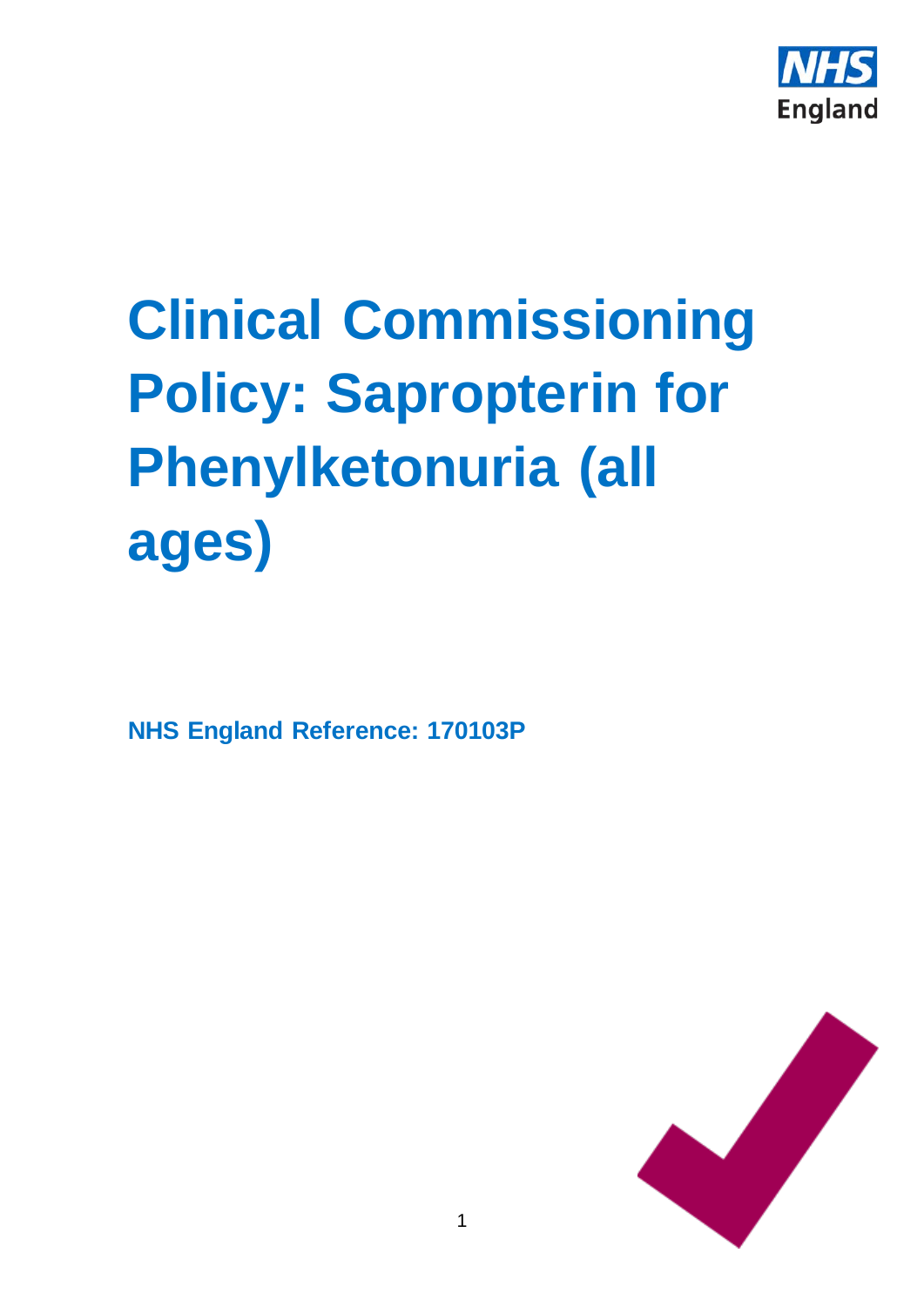#### **NHS England INFORMATION READER BOX**

| <b>Directorate</b> |                            |                               |
|--------------------|----------------------------|-------------------------------|
| Medical            | Operations and Information | Specialised Commissioning     |
| Nursing            | Trans. & Corp. Ops.        | <b>Commissioning Strategy</b> |
| Finance            |                            |                               |
|                    |                            |                               |

| <b>Publications Gateway Reference:</b>                                           | 07603                                                                                                                                                                                                                                                 |
|----------------------------------------------------------------------------------|-------------------------------------------------------------------------------------------------------------------------------------------------------------------------------------------------------------------------------------------------------|
| <b>Document Purpose</b>                                                          | Policy                                                                                                                                                                                                                                                |
| <b>Document Name</b>                                                             | Sapropterin for Phenylketonuria (all ages)                                                                                                                                                                                                            |
| Author                                                                           | Specialised Commissioning Team                                                                                                                                                                                                                        |
| <b>Publication Date</b>                                                          | 21 December 2018                                                                                                                                                                                                                                      |
| <b>Target Audience</b>                                                           | CCG Clinical Leaders, Care Trust CEs, Foundation Trust CEs, Medical<br>Directors, Directors of PH, Directors of Nursing, NHS England Regional<br>Directors, NHS England Directors of Commissioning Operations,<br>Directors of Finance, NHS Trust CEs |
| <b>Additional Circulation</b><br>List                                            |                                                                                                                                                                                                                                                       |
| <b>Description</b>                                                               | Not for routine commissioning                                                                                                                                                                                                                         |
| <b>Cross Reference</b>                                                           |                                                                                                                                                                                                                                                       |
| <b>Superseded Docs</b><br>(if applicable)                                        |                                                                                                                                                                                                                                                       |
| <b>Action Required</b>                                                           |                                                                                                                                                                                                                                                       |
| <b>Timing / Deadlines</b><br>(if applicable)                                     |                                                                                                                                                                                                                                                       |
| <b>Contact Details for</b><br>further information                                | england.specialisedcommissioning@nhs.net                                                                                                                                                                                                              |
| <b>Document Status</b><br>This is a controlled decument. $M$ bilet this decument | he printed the electronic version posts                                                                                                                                                                                                               |

This is a controlled document. Whilst this document may be printed, the electronic version posted on the intranet is the controlled copy. Any printed copies of this document are not controlled. As a controlled document, this document should not be saved onto local or network drives but should always be accessed from the intranet.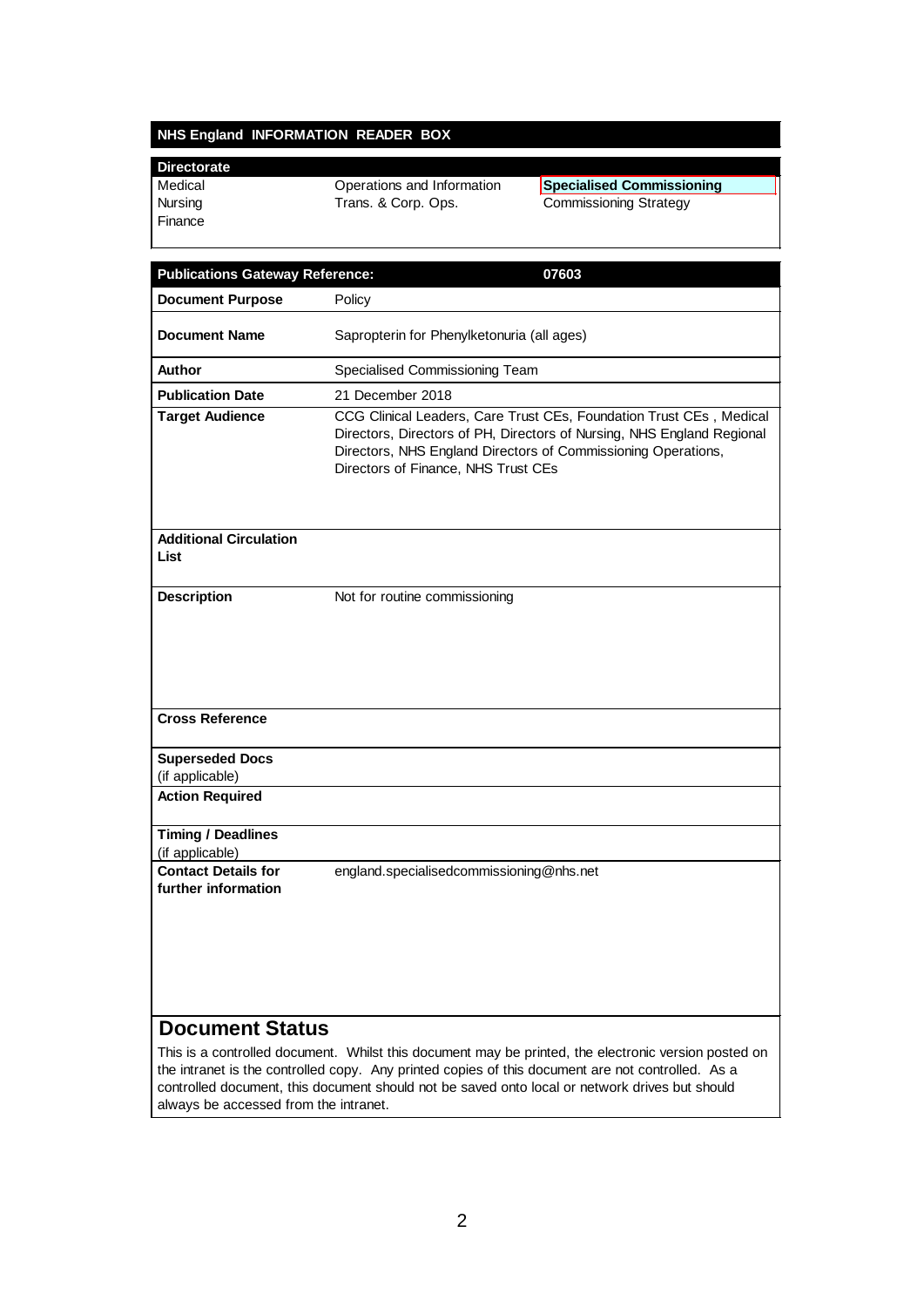## **Clinical Commissioning Policy: Sapropterin for Phenylketonuria (all ages)**

First published: December 2018

Effective from: 1 April 2019

#### **Prepared by NHS England Specialised Services Clinical Reference Group for Metabolic Disorders**

Published by NHS England, in electronic format only.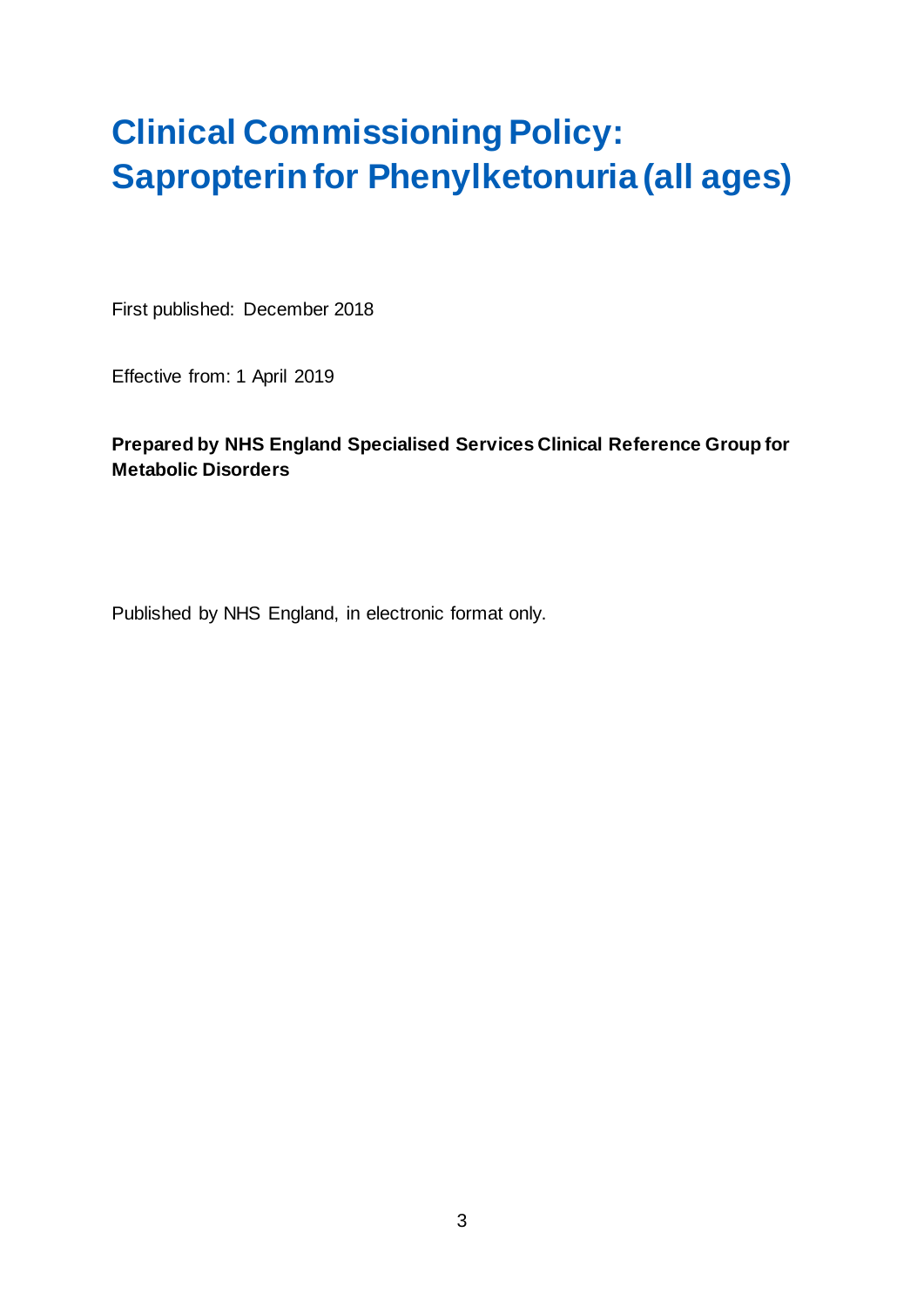## **Contents**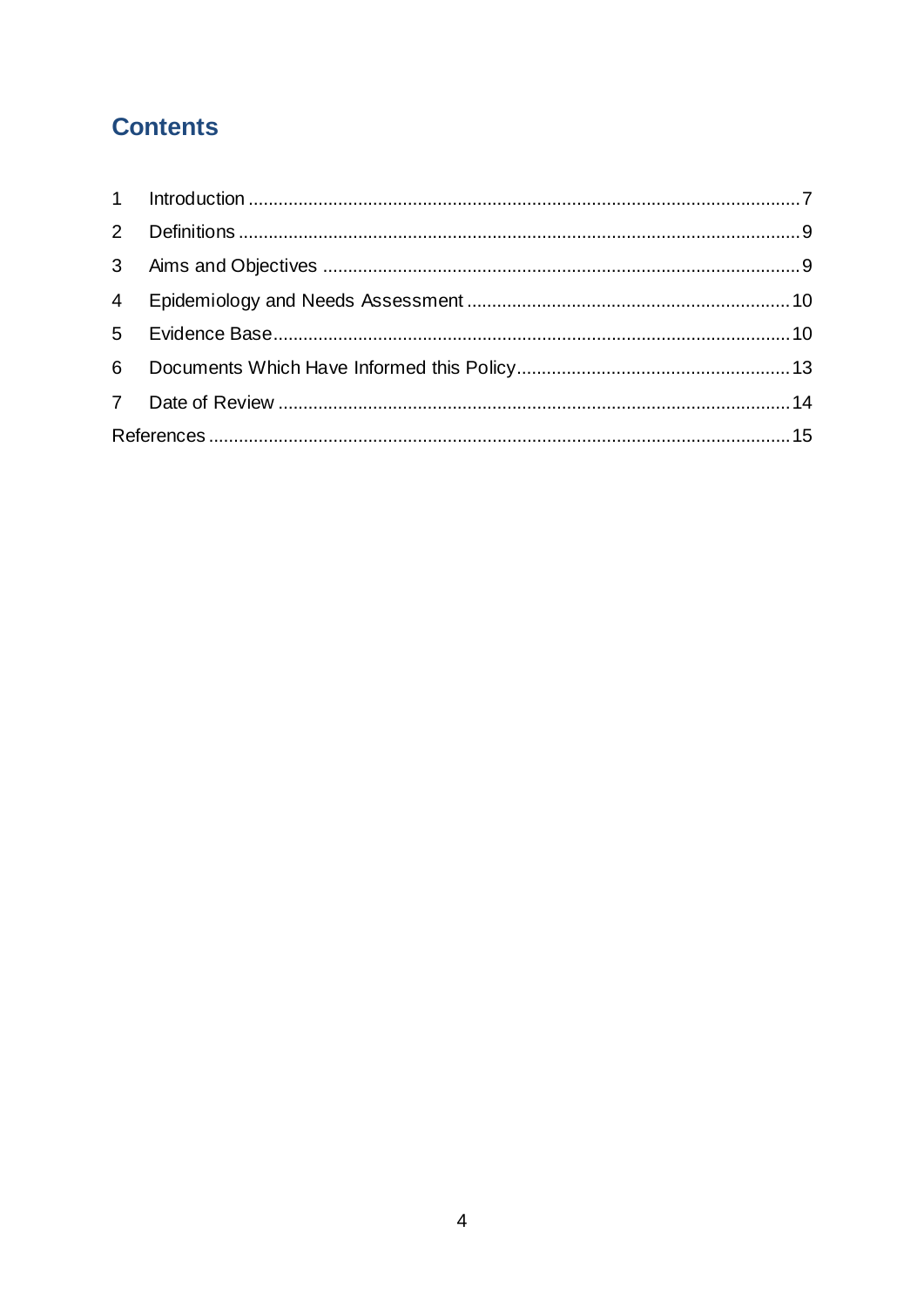#### **Policy Statement**

NHS England will not routinely commission sapropterin for phenylketonuria in accordance with the criteria outlined in this document.

In creating this policy NHS England has reviewed this clinical condition and the options for its treatment. It has considered the place of this treatment in current clinical practice, whether scientific research has shown the treatment to be of benefit to patients, (including how any benefit is balanced against possible risks) and whether its use represents the best use of NHS resources.

## **Equality Statement**

Promoting equality and addressing health inequalities are at the heart of NHS England's values. Throughout the development of the policies and processes cited in this document, we have:

- given due regard to the need to eliminate discrimination, harassment and victimisation, to advance equality of opportunity, and to foster good relations between people who share a relevant protected characteristic (as cited under the Equality Act 2010) and those who do not share it; and
- given regard to the need to reduce inequalities between patients in access to, and outcomes from healthcare services and to ensure services are provided in an integrated way where this might reduce health inequalities.

### **Plain Language Summary**

#### **About phenylketonuria**

Phenylketonuria (PKU) is a rare genetic disorder. In the disorder, a particular substance called phenylalanine (Phe) (which is found in some food proteins) cannot be broken down and accumulates in the body. Phe is extremely toxic to the brain and untreated PKU patients or those who do not follow a controlled diet have profound brain damage with a very low IQ, seizures and behavioural and social problems, other motor difficulties and autism.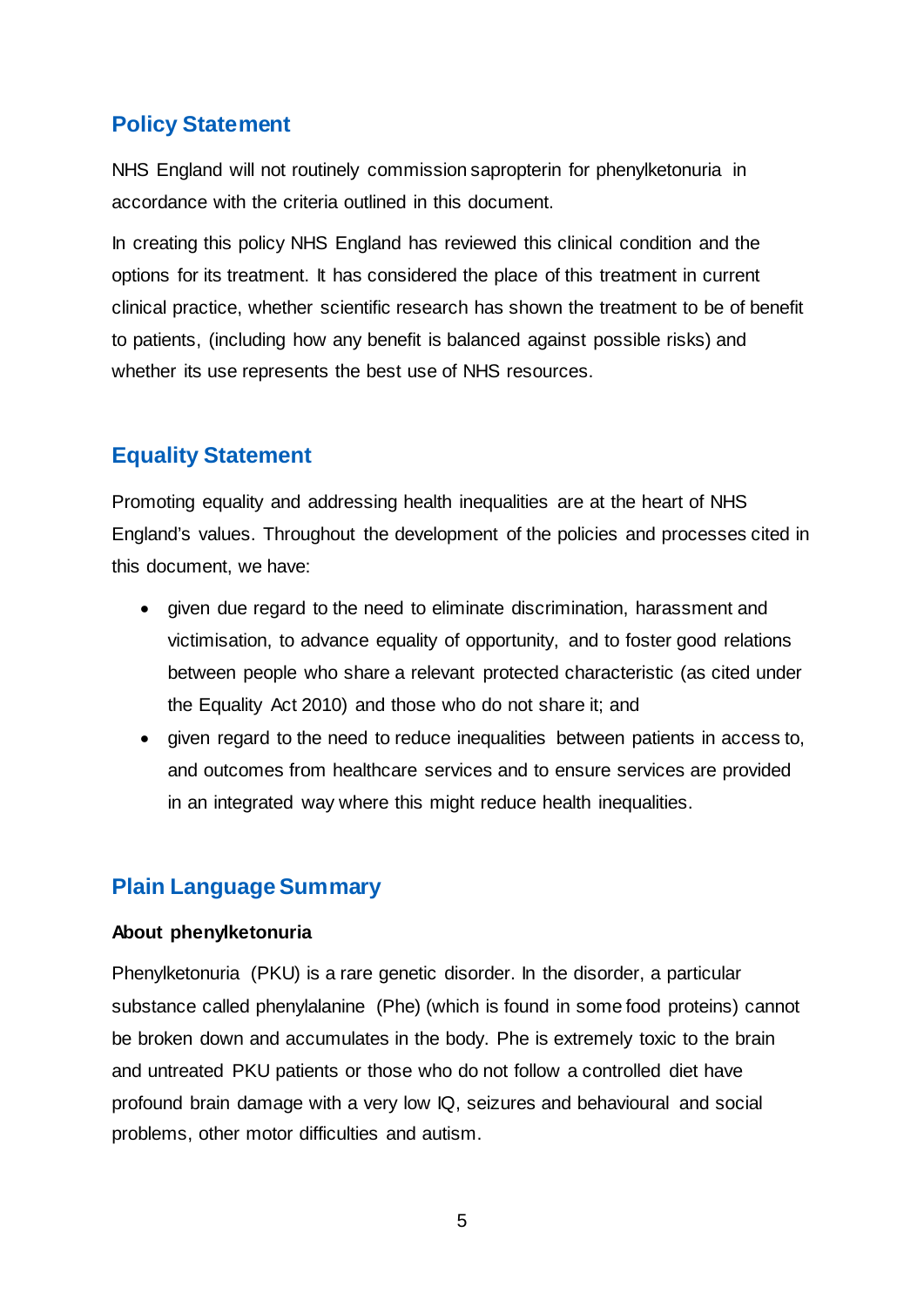#### **About current treatments**

Since brain damage in PKU is caused by high levels of Phe, treatment is aimed at reducing Phe levels towards a safe range using a diet that is devoid of almost all natural sources of protein (i.e. meat, fish, eggs, soya, nuts cheese, bread, pasta and milk). Instead, a synthetic protein, with added vitamins and minerals, is taken throughout the day.

#### **About the new treatment**

Sapropterin is a treatment that aims to reduce the severity of PKU, by improving the patient's ability to process Phe, reducing the level of Phe in the body. Reductions in the Phe levels allow patients more natural protein in their diet whilst protecting brain function and development. Sapropterin is taken orally.

The rationale for using sapropterin in PKU is to improve cognitive function. The diet becomes more manageable as the prescribed amount of natural protein can be increased and health outcomes are improved. Reliance on synthetic protein and special low protein foods is reduced.

#### **What we have decided**

NHS England has carefully reviewed the evidence to treat phenylketonuria with sapropterin. NHS England recognises that the published evidence identifies that, at present, there is sufficient evidence to commission this treatment. However, following the relative prioritisation process undertaken in November 2018 for funding interventions in 2019/20, NHS England has concluded that, balanced against other relative priorities that were also considered during this process, sapropterin to treat phenylketonuria will not be funded at this time within the resources available.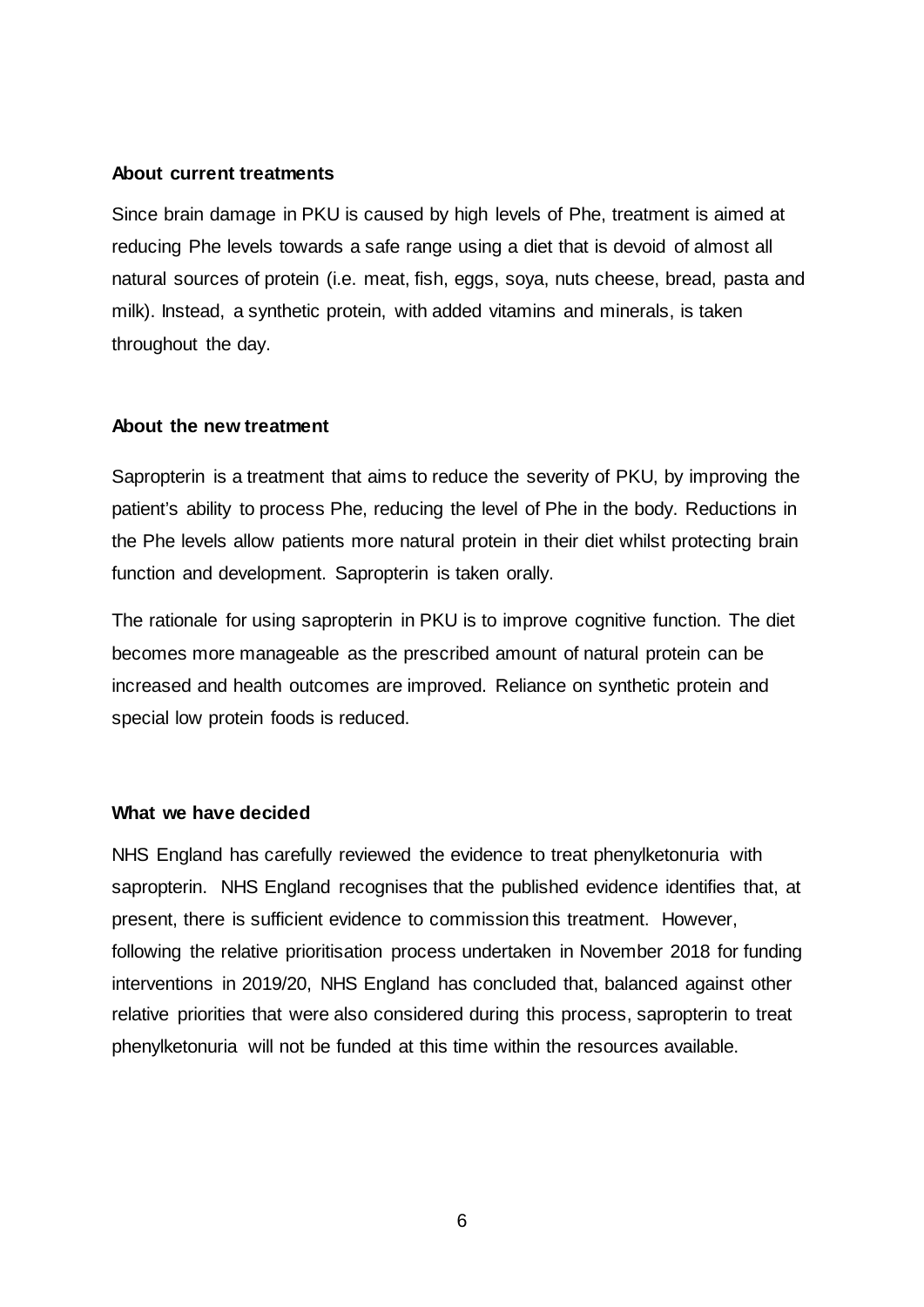## <span id="page-6-0"></span>**1 Introduction**

Phenylketonuria (PKU) is an autosomal recessive genetic disorder caused by mutations in the phenylalanine hydroxylase gene. These mutations result in deficiency of the phenylalanine hydroxylase (PAH) enzyme leading to an abnormal accumulation in the body of an amino acid called phenylalanine (Phe). The nature of the genetic mutation predicts how much enzyme is produced; some patients are completely deficient; others produce a small amount of poorly functioning enzyme. Phe is extremely toxic to the brain and untreated PKU patients have profound brain damage with a very low IQ, seizures and behavioural problems.

This is a lifelong condition and affects both adults and children. PKU is detected in the newborn bloodspot screening programme, enabling affected children to be diagnosed and start treatment soon after birth. Since PKU damage is caused by high levels of Phe, treatment is aimed at lowering plasma Phe levels towards a safe range using a synthetic diet. The treatment of PKU is by a very strict low Phe diet (10% to 20% of a normal diet). This consists of three main principles:

- 1. exclusion of high Phe foods e.g. meat, fish, eggs, cheese, bread, flour, pasta and aspartame;
- 2. provision of Phe requirement from weighed amounts of foods such as potatoes, peas, cauliflower and broccoli;
- 3. administration of a synthetic protein substitute to give 80 to 90% of protein requirements. It is also supplemented with vitamins and minerals.

The diet involves calculation of daily Phe intake from food, taking synthetic protein three to four times daily, and preparing home-made meals from specialist low protein flour. Families and patients spend on average 19 hours per week on dietary compliance.

Dietary adherence decreases with age (research indicates that up to 30% of children under the age of ten years and 80% by the age of 15 do not achieve acceptable Phe levels). The synthetic protein substitute is poorly tolerated and failure to take prescribed amounts of this can adversely affect blood Phe control and can causes brain damage. In addition, inadequate intake of the synthetic protein substitute results in vitamin and mineral deficiencies, Patients with PKU require intensive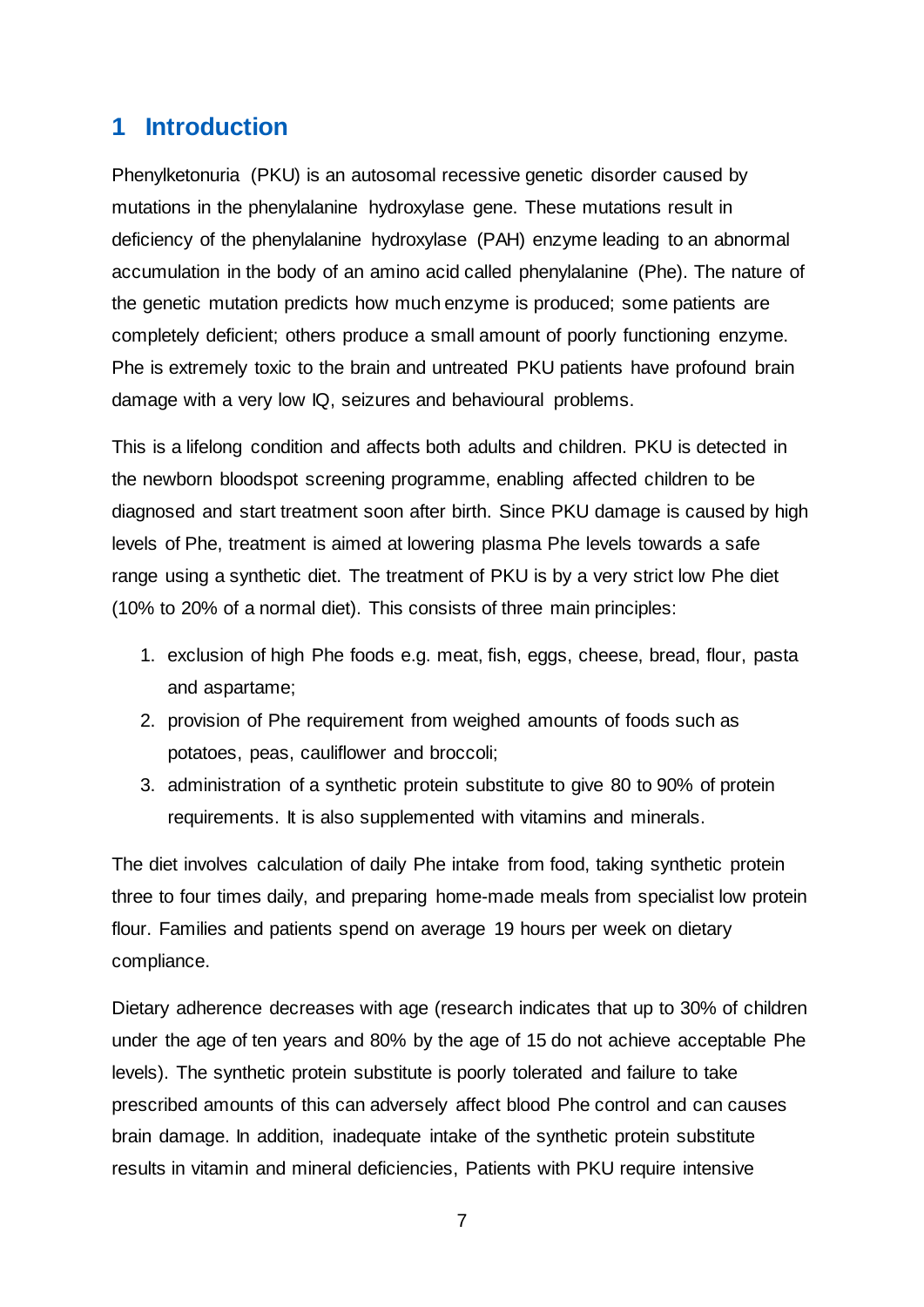weekly monitoring by a specialist metabolic dietician and patients must comply with regular blood testing. Patients require significant support, including practical and psychosocial support.

The intended outcome of current dietary treatment includes attendance at normal school for the majority of children and an IQ within the average range. However, the outcome is dependent on the quality of blood phenylalanine control and even bettercontrolled patients have IQs that are 5 to 7 points lower than their unaffected siblings. Additional problems seen in the treated population include an uneven cognitive profile with low processing speed, poorer executive function, a higher incidence of attention deficits, behavioural problems, depression and anxiety, changes on brain white matter and low bone mineral density. These issues are more marked in patients with difficulties adhering to the diet and have sub-optimal biochemical control. The most critical time for brain damage is at the early years when the brain is at its most vulnerable. High Phe levels are extremely damaging to a foetus, and the 'maternal PKU syndrome' refers to a combination of congenital cardiac defects, developmental delay, microcephaly, dysmorphic and behavioural difficulties that occur in children born to mothers with high phenylalanine levels in pregnancy. In order to prevent this syndrome therefore, women with PKU must lower their phenylalanine levels prior to conception and throughout pregnancy by following a prescribed PKU diet as above. There is a high rate of unplanned pregnancy despite patient education.

PKU is a broad term for deficiency of the phenylalanine hydroxylase enzyme. It is also referred to as PAH deficiency or hyperphenylalanin(a)emia. The specific genetic mutation predicts the severity of the condition and can predict to a large extent whether an individual will respond to sapropterin.

Since current treatment with diet has suboptimal outcomes it is essential to consider alternative or adjunctive therapies for this condition.

Sapropterin is an oral licensed product and a synthetic analogue of tetrahydrobiopterin (BH4). Tetrahydrobiopterin is a cofactor for normal function of PAH enzyme. In people with mutations that cause residual PAH enzyme activity, sapropterin stabilises the faulty enzyme and allows some PAH function to be restored. This means that the level of severity of PKU can be improved and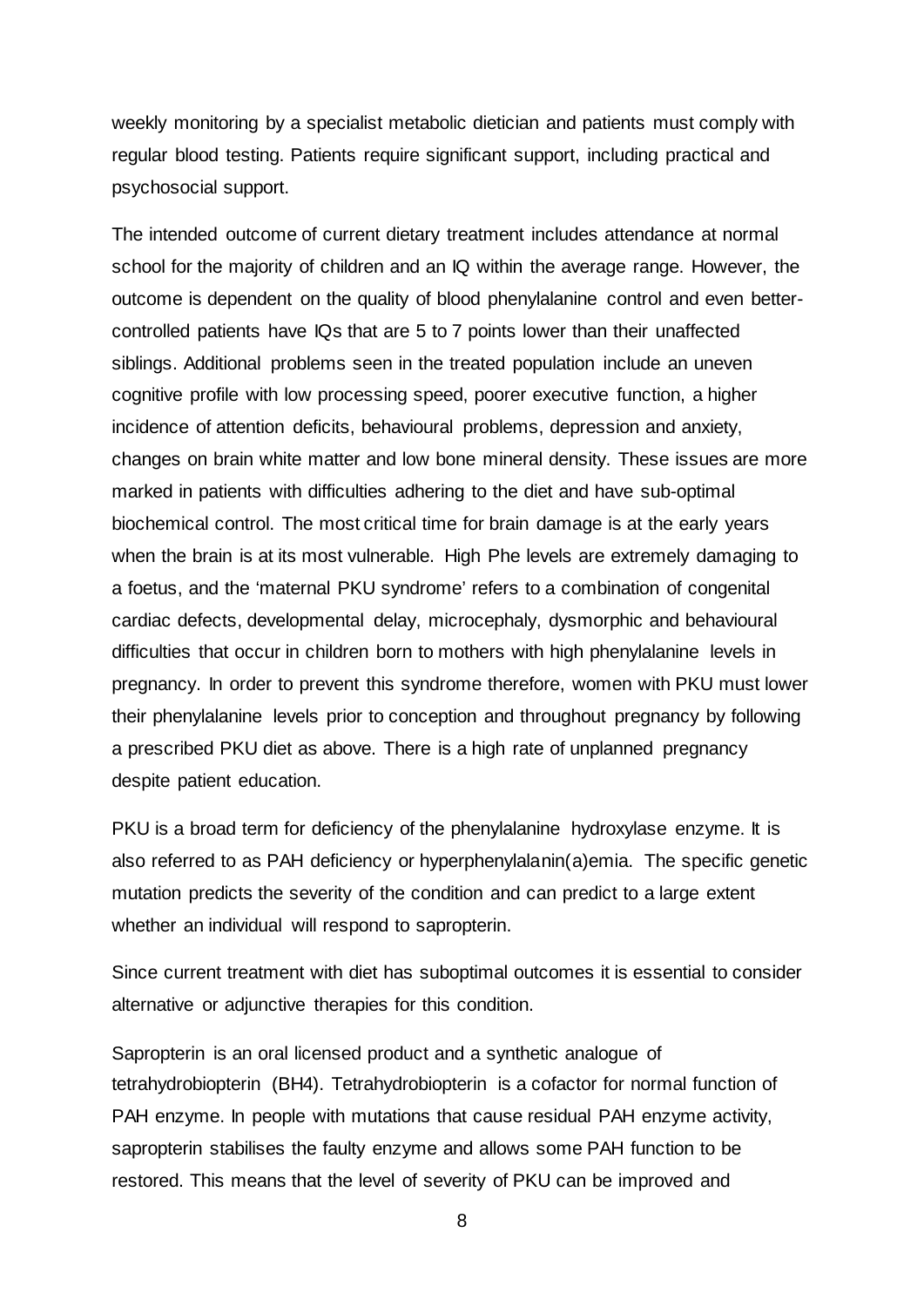metabolic control is more achievable thus preventing deterioration in cognitive outcome in both adults and children allowing an increased amount (at least double) of natural protein in the diet whilst maintaining blood Phe levels within age respective target ranges. The rationale for using sapropterin in PKU is to improve biochemical control and therefore improve cognitive outcome. Sapropterin has been shown to increase the Phe tolerance of children with PKU by 20 to 30 mg/kg/day (Trefz et al 2009). In practical terms this would enable patients to tolerate foods such as ordinary bread, flour, pasta, pulses and all vegetables without measurement. This is more similar to a vegan diet, allowing a considerable easing of dietary restrictions which improves the amount of natural protein that can be eaten and health outcomes and social inclusion improved. Reliance on synthetic protein and special low protein foods is reduced.

### <span id="page-8-0"></span>**2 Definitions**

**Phenylketonuria (PKU)** refers to the disorder caused by mutations in the PAH gene.

**Phenylalanine (Phe)** is an essential amino acid found in food.

**Synthetic protein** is a protein usually made up of essential, semi-essential and nonessential amino acids, without phenylalanine. It replaces natural protein.

**Low protein special foods** are products such as flour, bread, pasta that are produced for the treatment of PKU and are available on prescription in UK. They have low protein / Phe content.

**Sapropterin** is an oral licensed product and a synthetic analogue of tetrahydrobiopterin (BH4). It is licensed for the treatment of PKU.

## <span id="page-8-1"></span>**3 Aims and Objectives**

This policy proposition considered the evidence of sapropterin use compared to diet treatment in PKU.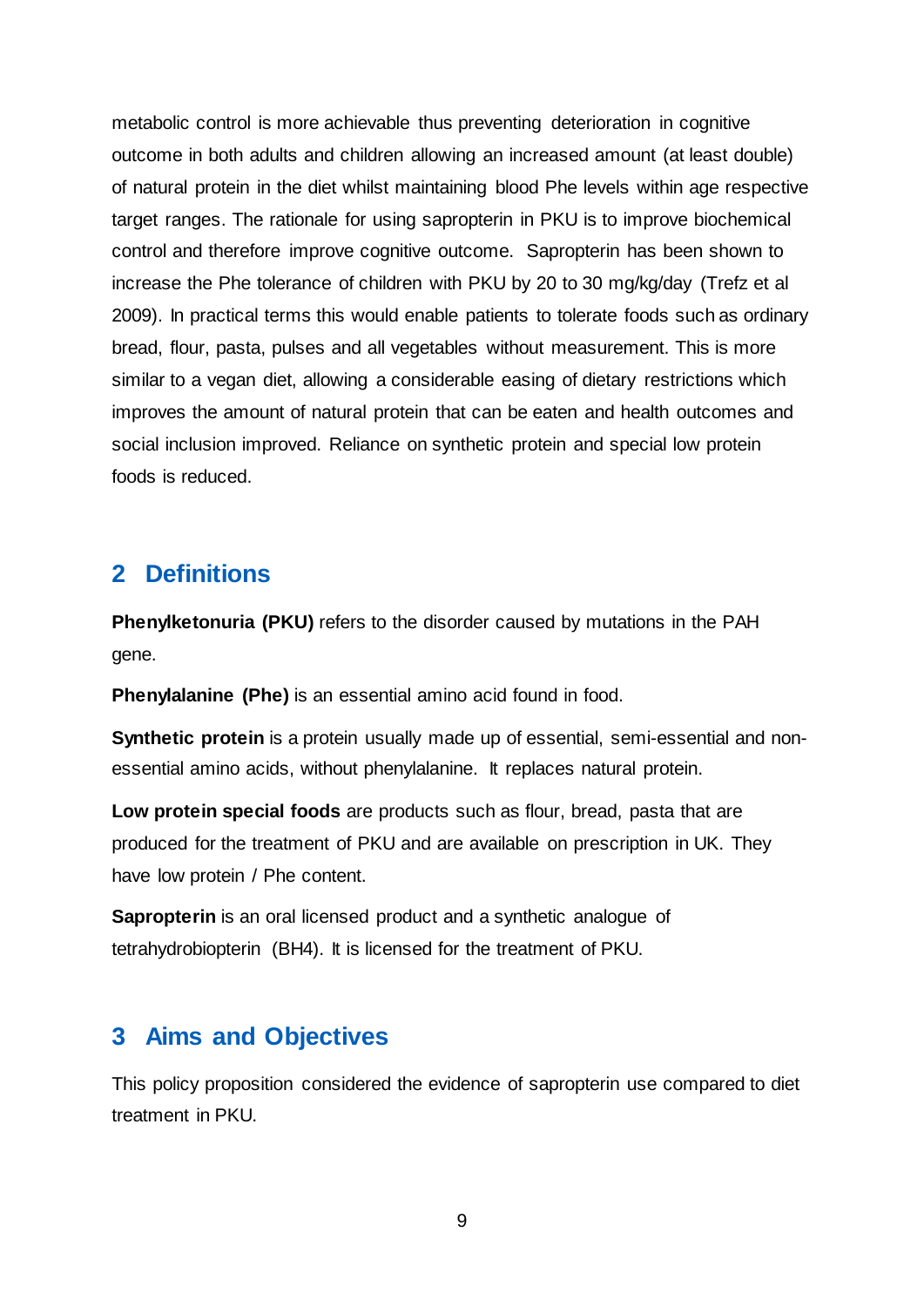The objectives were to:

- ensure evidence based commissioning with the aim of improving outcomes for patients with PKU, and
- identify clinical criteria for treating patients with sapropterin.

## <span id="page-9-0"></span>**4 Epidemiology and Needs Assessment**

The incidence of PKU varies by population and in England it is estimated at 1 per 10,000/14,000. In 2015-16, the incidence rate of positive screening tests for phenylketonuria was 0.013% (87 babies tested positive and 672,766 babies were tested). It is likely that the number of individuals under regular follow up is about 2000. Since the majority of individuals with PKU in England have severe mutations, it is estimated that only about 25-30% of the English population are likely to respond to sapropterin giving an estimate of 500 eligible individuals of all ages. It is anticipated that the number who would, over time, access treatment is less than this figure; approximately 300-330. It is thought that this population is split evenly between adults and children. Given the number of babies testing positive each year and the proportion that are likely to benefit from sapropterin, it is estimated that an additional 28 patients per annum would require treatment.

### <span id="page-9-1"></span>**5 Evidence Base**

This evidence review focuses on 3 double-blind randomised controlled trials (RCTs) (Levy et al. 2007, Trefz et al. 2009, Burton et al. 2015) and an open-label RCT (Muntau et al. 2017). Additional evidence is provided by 2 extension studies (Lee et al. 2008, Burton et al. 2011) and 5 observational studies (Longo et al. 2015, Aldámiz-Echevarría et al. 2015, Aldámiz-Echevarría et al. 2013, Feldmann et al. 2017, Cazzorla et al. 2014).

The disease-orientated outcomes reported in the evidence review (blood phenylalanine concentration and phenylalanine tolerance) are from high quality RCTs. Many of the patient-orientated outcomes (quality of life and neuro-cognitive function) are only reported in lower quality studies, including uncontrolled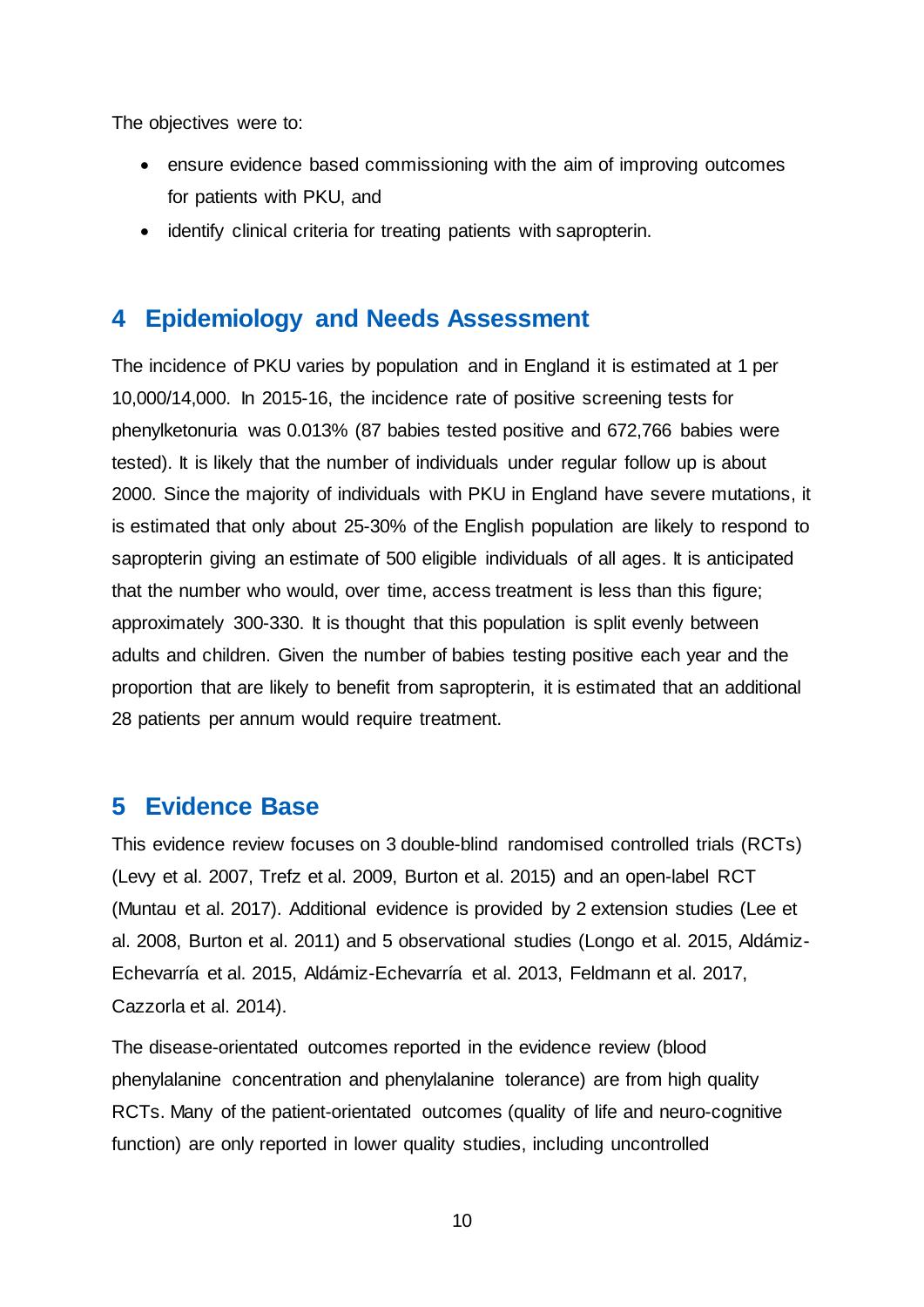observational studies, which have many limitations affecting their application to clinical practice.

Overall, the results of these studies suggest that sapropterin reduces blood phenylalanine concentrations and increases phenylalanine tolerance in adults and children with PKU, allowing people to increase the natural protein in their diet. The impact of sapropterin on development and day-to-day living is less clear, although these outcomes were reported in fewer studies, often of lower quality. Adverse events, while relatively common were generally mild to moderate in severity and rarely resulted in treatment being stopped.

No evidence was found to determine which sub-groups of patients are more likely to benefit from treatment with sapropterin*.* 

All the studies assessed response to sapropterin treatment before starting the medicine, although the methods used to do this varied. In line with the marketing authorisation only people with a positive response to the one month response test were continued on sapropterin*.* 

#### **Clinical effectiveness:**

Levy et al. 2007 and Lee et al. 2008 found that people with PKU not adhering to a phenylalanine-restricted diet who were treated with sapropterin for up to 22 weeks had a statistically significant reduction in blood phenylalanine concentrations of approximately 200 micromol / litre from baseline (approximately 25% relative reduction). This reduction is significantly higher than that seen in people not treated with sapropterin who continued their current diet, whose phenylalanine levels remained constant. In Trefz et al. 2009, children whose phenylalanine levels were well controlled using a restricted diet had significantly lower phenylalanine concentrations after 3 weeks treatment with sapropterin compared with placebo (between group difference of approximately 135 micromol / litre in favour of sapropterin).

There is no published minimal clinically important difference (MCID) for phenylalanine concentration, although in Levy et al. (2007) more people in the sapropterin group had phenylalanine concentrations within limits recommended in the European guidelines on the management of PKU with a higher proportion of

11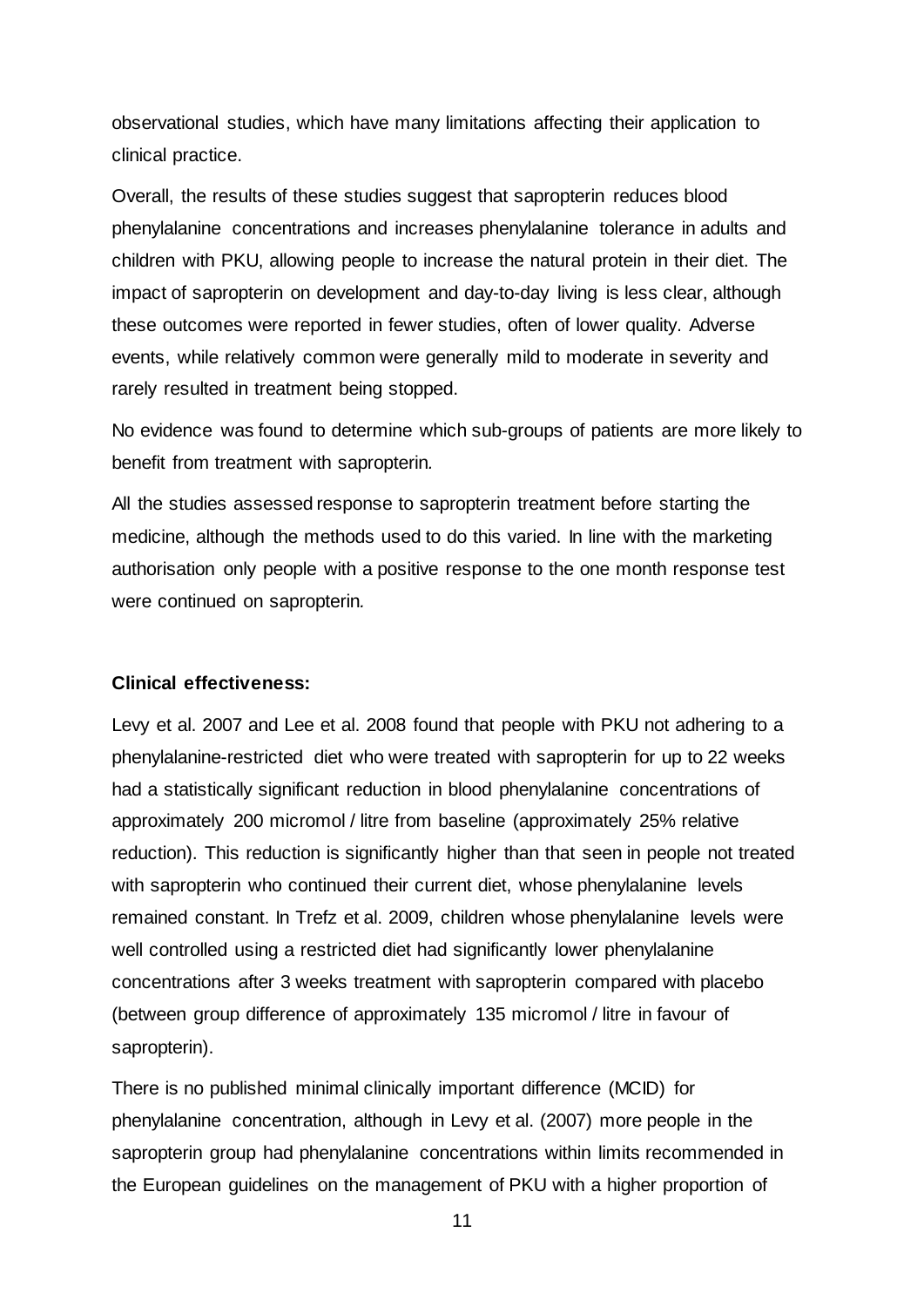people able to maintain their blood phenylalanine below 600 micromol / litre at 6 weeks when treated with sapropterin (22/41, 54%) compared with placebo (11/47, 23%) whilst on unrestricted diet.

No significant differences in physical growth parameters, including height, weight and head circumference, were observed from baseline to up to 2 years for children treated with sapropterin (Muntau et al. 2017, Longo et al. 2015, Aldámiz-Echevarría et al. 2013 and Aldámiz-Echevarría et al. 2015). There was also no significant difference in neuro-motor development from baseline to 26 weeks in children treated with sapropterin (Muntau et al. 2017). Most children in these studies had stable physical growth and neuro-motor development.

Sapropterin did not improve overall attention deficit hyperactivity disorder (ADHD) symptoms in adults and children with PKU, although some improvements in symptoms of inattention (being easily distracted or finding it hard to concentrate) were reported (Burton et al. 2015). Executive functioning (the set of processes that control behaviour) was reported in a 13-week study by Burton et al. 2015. Sapropterin did not improve executive functioning in adults with PKU, although children treated with sapropterin showed significant improvements in some elements of executive functioning.

No significant improvements in clinician assessed global functioning were reported for adults or children with PKU (Burton et al. 2015). One study reported neurocognitive functioning / intelligence, finding no significant decline in IQ from baseline to 2 years in children with PKU treated with sapropterin (Longo et al. 2015).

Health-related quality of life was poorly reported, with 2 observational studies reporting conflicting results (Feldmann et al. 2017, Cazzorla et al. 2014).

#### **Phenylalanine tolerance, dietary restrictions and nutrition:**

Trefz et al. 2009 and Muntau et al. 2017 reported that sapropterin for 10 or 26 weeks increased phenylalanine tolerance by 20 to 30 mg / kg / day compared with diet alone, although it's not clear from these studies whether patients would have been able to eat a normal, unrestrictive diet. There is no published MCID for phenylalanine tolerance, although a number of the low-quality, observational studies reported on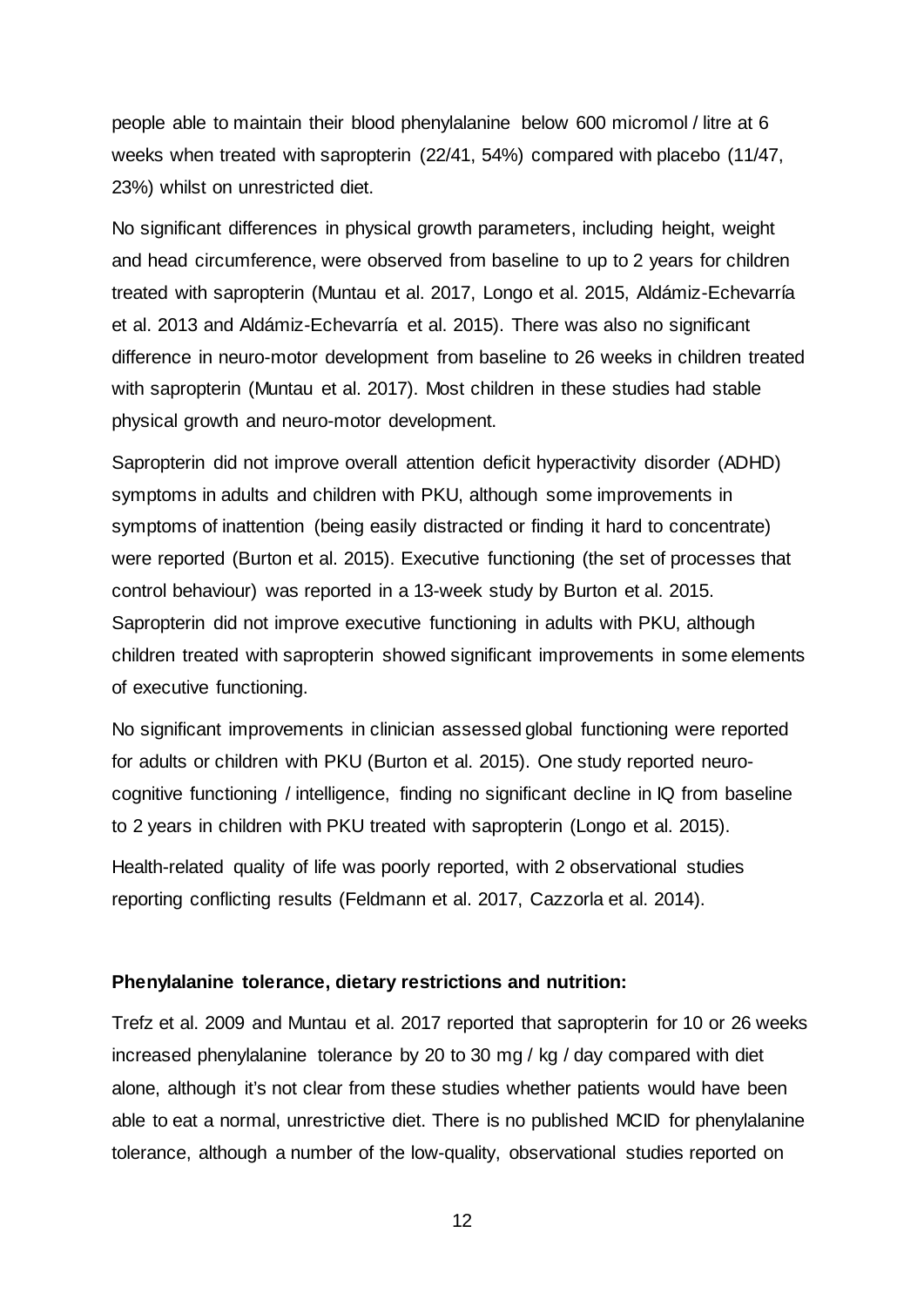the number of participants who could adopt an unrestricted diet while taking sapropterin.

In Aldámiz-Echevarría et al. 2013, after 2 years treatment 78% of participants (28/36) taking sapropterin had an increase in phenylalanine tolerance, of whom 11 people could eat an unrestricted diet. In Aldámiz-Echevarría et al. 2015, after 12 months treatment with sapropterin 91% of participants (20/22) had an increase in phenylalanine tolerance, of which 2 people could eat an unrestricted diet. In Feldmann et al. 2017, the authors reported that treatment with sapropterin allowed participants to eat a partially or entirely normal diet, although patient numbers are not reported.

#### **Safety and tolerability**:

Studies included in this review report on long-term safety data on sapropterin for up to 3 years. The summary of the product characteristics (SPC) for sapropterin reports headache and rhinorrhoea as very common adverse reactions, occurring in ≥1/10 people treated with sapropterin. Common adverse reactions (occurring in ≥1/100 to <1/10 people treated with sapropterin) include hypophenylalaninaemia, pharyngolaryngeal pain, nasal congestion, cough, diarrhoea, vomiting, abdominal pain, dyspepsia and nausea.

and will meet annually and share a summary of the information gathered with commissioners and patient groups and produce a report detailing the patient outcomes.

## <span id="page-12-0"></span>**6 Documents Which Have Informed this Policy**

This document updates and replaces the clinical commissioning policy statement: E06/P/a for the use of Sapropterin in children with Phenylketonuria.

This policy has also been informed by the E.S.PKU Guidelines (2018) [https://www.espku.org/projects/european-guidelines/,](https://www.espku.org/projects/european-guidelines/) and Public Health England's (2017) Data Collection and Performance Analysis Report: Newborn blood spot screening in the UK 2015/16.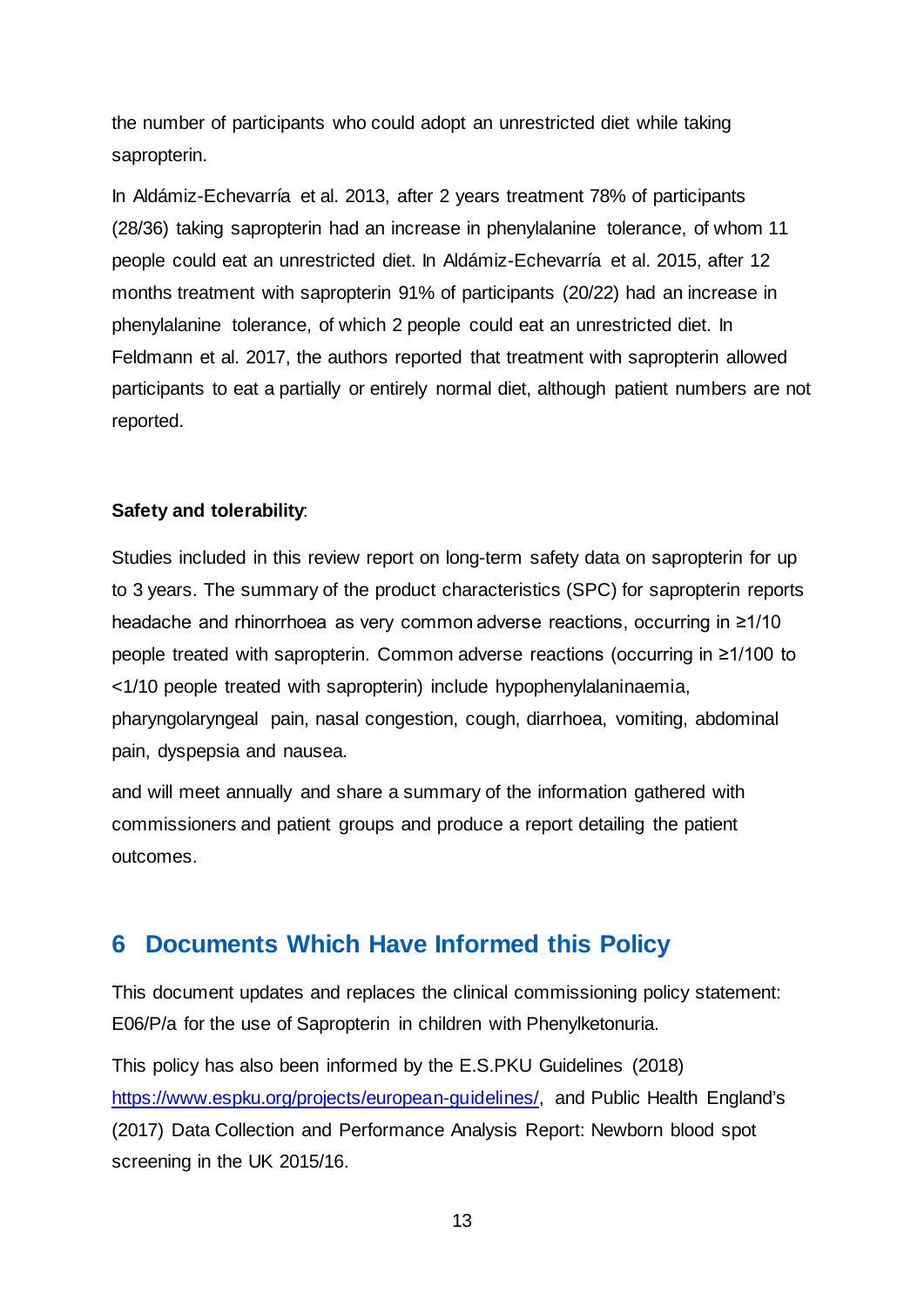## <span id="page-13-0"></span>**7 Date of Review**

This document will be reviewed when information is received which indicates that the policy requires revision.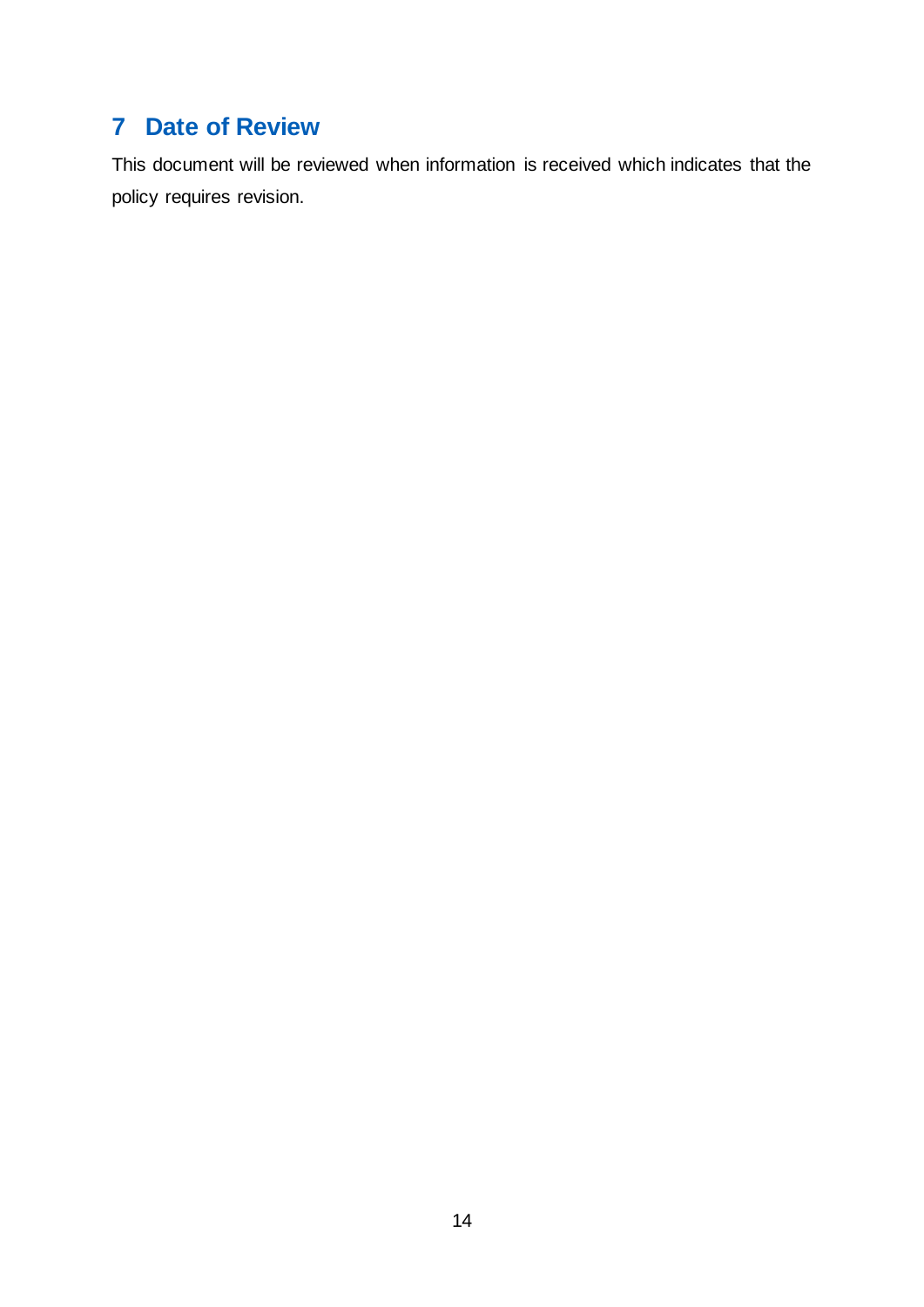## <span id="page-14-0"></span>**References**

Aldámiz-Echevarría L, Bueno MA, Couce ML et al. (2013) [Tetrahydrobiopterin](https://www.sciencedirect.com/science/article/pii/S1096719213001832)  [therapy vs phenylalanine-restricted diet: Impact on growth in PKU.](https://www.sciencedirect.com/science/article/pii/S1096719213001832) Molecular genetics and metabolism 109(4), 331–8

Aldamiz-Echevarria L, Bueno MA, Couce ML et al. (2015) [6R-tetrahydrobiopterin](https://www.sciencedirect.com/science/article/pii/S1096719215000876)  [treated PKU patients below 4 years of age: Physical outcomes, nutrition and](https://www.sciencedirect.com/science/article/pii/S1096719215000876)  [genotype.](https://www.sciencedirect.com/science/article/pii/S1096719215000876) Molecular genetics and metabolism 115(1), 10–16

Burton BK, Nowacka M, Hennermann JB et al. (2011) [Safety of extended treatment](https://www.sciencedirect.com/science/article/pii/S1096719211000965)  with sapropterin dihydrochloride in patients with phenylketonuria: results of a phase [3b study.](https://www.sciencedirect.com/science/article/pii/S1096719211000965) Molecular genetics and metabolism 103(4), 315–22

Burton B, Grant M, Feigenbaum A et al. (2015) [A randomized, placebo-controlled,](https://www.sciencedirect.com/science/article/pii/S1096719214003710)  [double-blind study of sapropterin to treat ADHD symptoms and executive function](https://www.sciencedirect.com/science/article/pii/S1096719214003710)  [impairment in children and adults with sapropterin-responsive phenylketonuria.](https://www.sciencedirect.com/science/article/pii/S1096719214003710)  Molecular genetics and metabolism 114(3), 415–24

Cazzorla C, Cegolon L, Burlina AP et al. (2014) [Quality of Life \(QoL\) assessment in](https://bmcpublichealth.biomedcentral.com/articles/10.1186/1471-2458-14-1243)  [a cohort of patients with phenylketonuria.](https://bmcpublichealth.biomedcentral.com/articles/10.1186/1471-2458-14-1243) BMC Public Health 14, 1243

Feldmann R, Wolfgart E, Weglage J et al. (2017) [Sapropterin treatment does not](https://onlinelibrary.wiley.com/doi/abs/10.1111/apa.13799)  enhance the health-related quality of life of patients with phenylketonuria and their [parents.](https://onlinelibrary.wiley.com/doi/abs/10.1111/apa.13799) Acta Paediatrica 106(6), 953–9

Lee P, Treacy EP, Crombez E et al. (2008) [Safety and efficacy of 22 weeks of](https://onlinelibrary.wiley.com/doi/abs/10.1002/ajmg.a.32562)  [treatment with sapropterin dihydrochloride in patients with phenylketonuria.](https://onlinelibrary.wiley.com/doi/abs/10.1002/ajmg.a.32562)  American Journal of Medical Genetics. 146A (22), 2851–9

Levy HL, Milanowski A, Chakrapani A et al. (2007) Efficacy [of sapropterin](https://www.sciencedirect.com/science/article/pii/S0140673607612343)  [dihydrochloride \(tetrahydrobiopterin, 6R-BH4\) for reduction of phenylalanine](https://www.sciencedirect.com/science/article/pii/S0140673607612343)  [concentration in patients with phenylketonuria: a phase III randomised placebo](https://www.sciencedirect.com/science/article/pii/S0140673607612343)[controlled study.](https://www.sciencedirect.com/science/article/pii/S0140673607612343) The Lancet 370(9586), 504–10

Longo N, Siriwardena K, Feigenbaum A et al. (2015) [Long-term developmental](https://www.nature.com/articles/gim2014109)  [progression in infants and young children taking sapropterin for phenylketonuria: a](https://www.nature.com/articles/gim2014109)  [two-year analysis of safety and efficacy.](https://www.nature.com/articles/gim2014109) Genetics in Medicine 17(5), 365–73

MacDonald A, Alexander-Smith T, de Silva S, Alam V, van Loon JMT, (2016) The personal burden for caregivers of children with phenylketonuria: Across-sectional study investigating time burden and costs in the UK. Molecular Genetics and Metabolism Reports 9(2016) 1-5

Muntau AC, Burlina A, Eyskens F et al. (2017) [Efficacy, safety and population](https://ojrd.biomedcentral.com/articles/10.1186/s13023-017-0600-x)  [pharmacokinetics of sapropterin in PKU patients <4 years: results from the SPARK](https://ojrd.biomedcentral.com/articles/10.1186/s13023-017-0600-x)